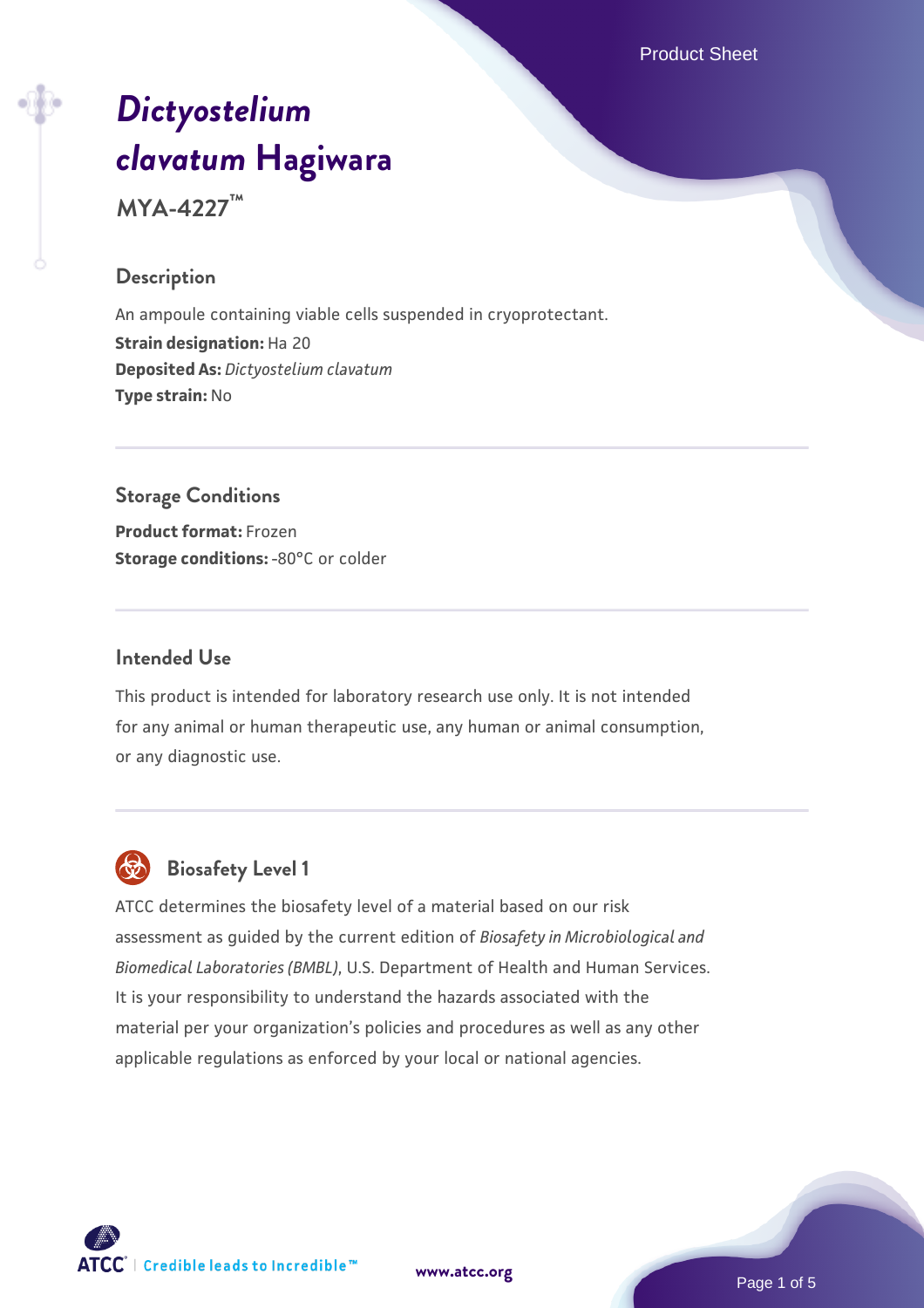# *[Dictyostelium clavatum](https://www.atcc.org/products/mya-4227)* [Hagiwara](https://www.atcc.org/products/mya-4227) **Product Sheet** Product Sheet **MYA-4227**

ATCC highly recommends that appropriate personal protective equipment is always used when handling vials. For cultures that require storage in liquid nitrogen, it is important to note that some vials may leak when submersed in liquid nitrogen and will slowly fill with liquid nitrogen. Upon thawing, the conversion of the liquid nitrogen back to its gas phase may result in the vial exploding or blowing off its cap with dangerous force creating flying debris. Unless necessary, ATCC recommends that these cultures be stored in the vapor phase of liquid nitrogen rather than submersed in liquid nitrogen.

# **Certificate of Analysis**

For batch-specific test results, refer to the applicable certificate of analysis that can be found at www.atcc.org.

# **Growth Conditions**

**Medium:**  [ATCC Medium 919: Non-nutrient agar](https://www.atcc.org/-/media/product-assets/documents/microbial-media-formulations/9/1/9/atcc-medium-919.pdf?rev=f4e1e31d2b4249c2a4e4c31a4c703c9e) **Temperature:** 20°C **Incubation:** Grown with Escherichia coli (ATCC 23437)

# **Handling Procedures**

**Frozen ampoules** packed in dry ice should either be thawed immediately or stored in liquid nitrogen. If liquid nitrogen storage facilities are not available, frozen ampoules may be stored at or below -70°C for approximately one week. **Do not under any circumstance store frozen ampoules at refrigerator freezer temperatures (generally -20°C)**. Storage of frozen material at this temperature will result in the death of the culture.

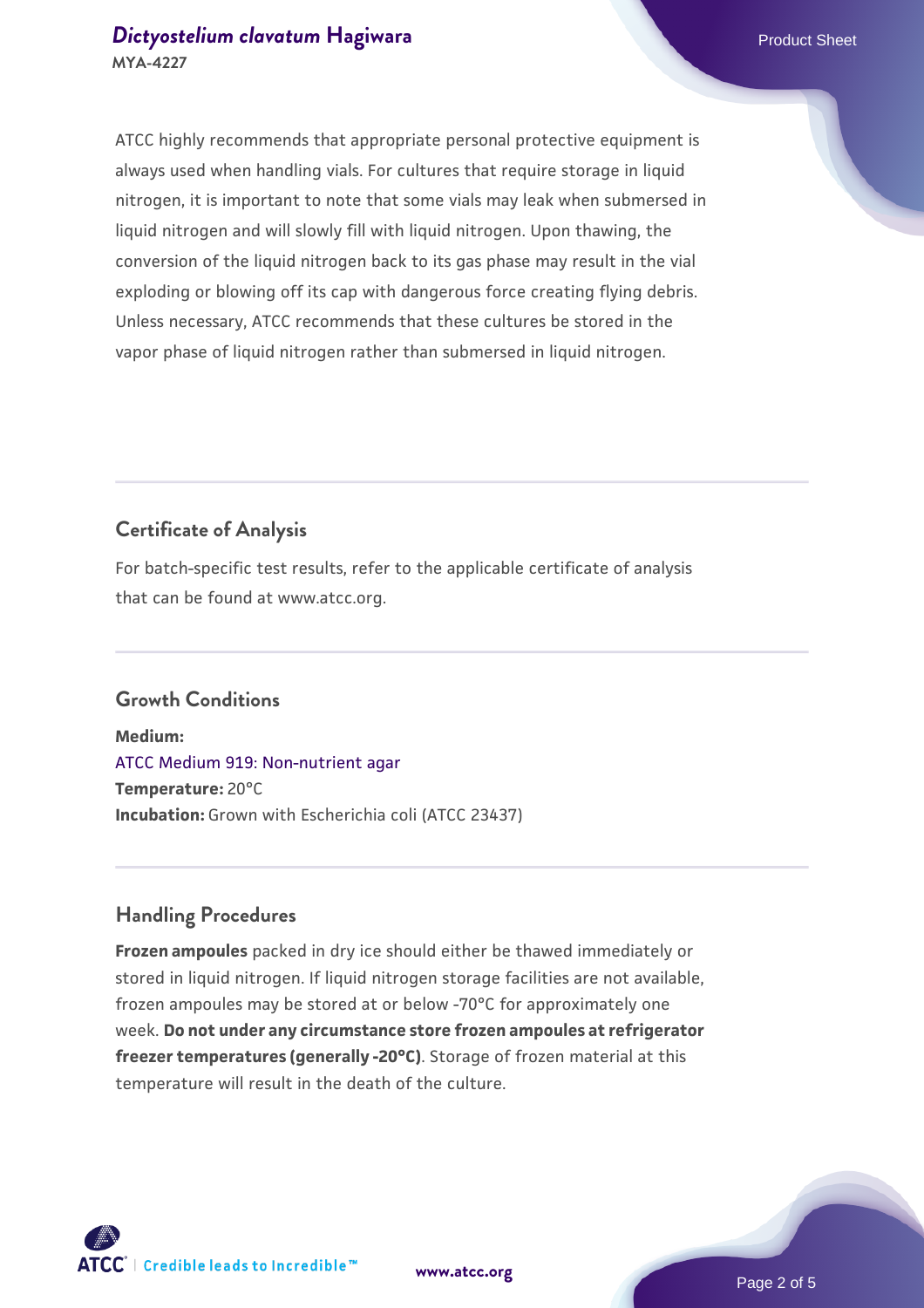#### *[Dictyostelium clavatum](https://www.atcc.org/products/mya-4227)* [Hagiwara](https://www.atcc.org/products/mya-4227) **Product Sheet** Product Sheet **MYA-4227**

- 1. To thaw a frozen ampoule, place in a **25°C to 30°C** water bath, until just thawed **(approximately 5 minutes)**. Immerse the ampoule just sufficient to cover the frozen material. Do not agitate the ampoule.
- 2. Immediately after thawing, wipe down ampoule with 70% ethanol and aseptically transfer at least 50 µL (or 2-3 agar cubes) of the content onto a plate or broth with medium recommended.
- 3. Incubate the inoculum/strain at the temperature and conditions recommended.
- 4. Inspect for growth of the inoculum/strain regularly for up to 4 weeks. The time necessary for significant growth will vary from strain to strain.

# **Material Citation**

If use of this material results in a scientific publication, please cite the material in the following manner: *Dictyostelium clavatum* Hagiwara (ATCC MYA-4227)

# **References**

References and other information relating to this material are available at www.atcc.org.

#### **Warranty**

The product is provided 'AS IS' and the viability of ATCC® products is warranted for 30 days from the date of shipment, provided that the customer has stored and handled the product according to the information included on the product information sheet, website, and Certificate of Analysis. For living cultures, ATCC lists the media formulation and reagents that have been found to be effective for the product. While other unspecified media and reagents may also produce satisfactory results, a change in the ATCC and/or depositor-recommended protocols may affect the

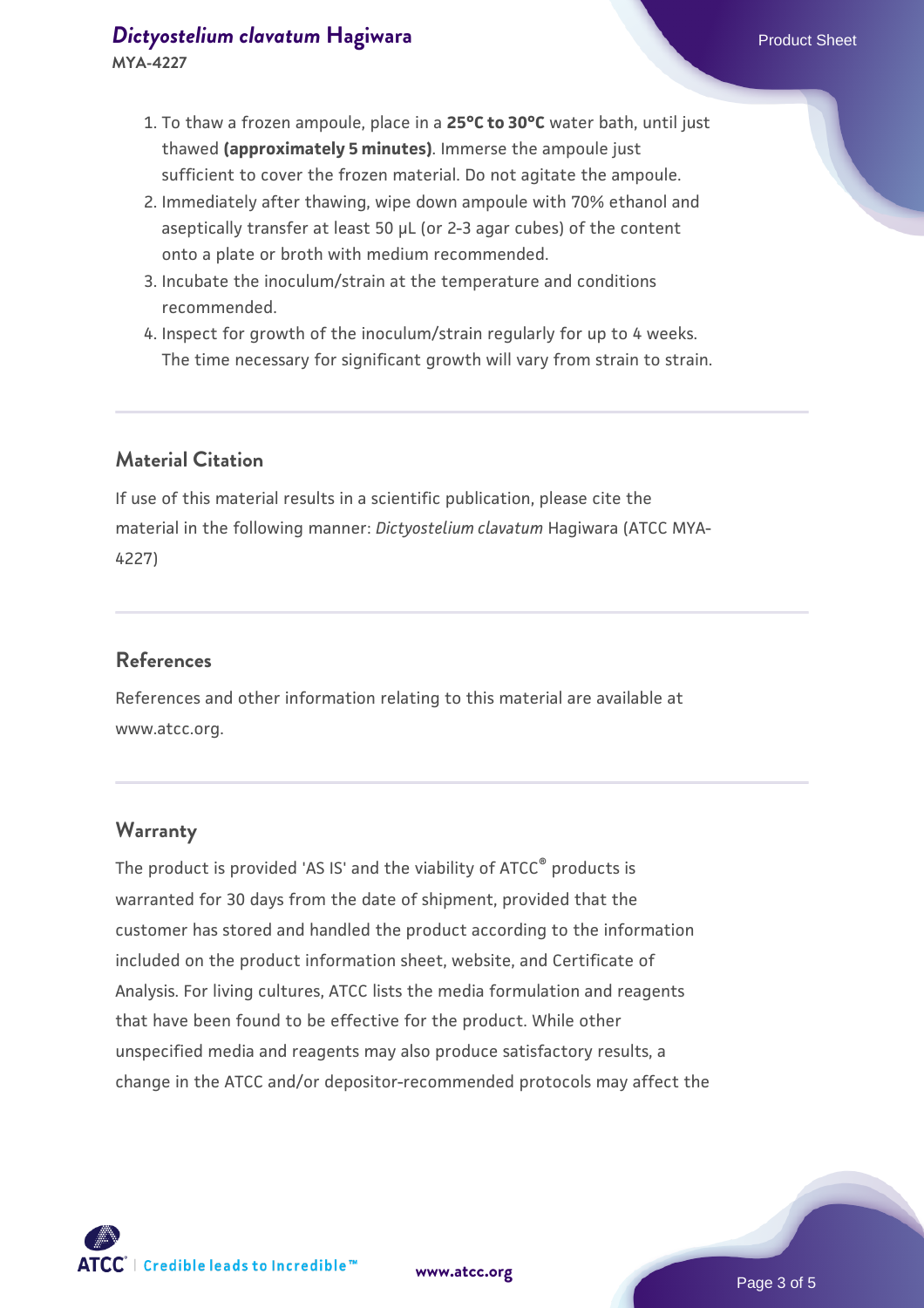# *[Dictyostelium clavatum](https://www.atcc.org/products/mya-4227)* [Hagiwara](https://www.atcc.org/products/mya-4227) **Product Sheet** Product Sheet **MYA-4227**

recovery, growth, and/or function of the product. If an alternative medium formulation or reagent is used, the ATCC warranty for viability is no longer valid. Except as expressly set forth herein, no other warranties of any kind are provided, express or implied, including, but not limited to, any implied warranties of merchantability, fitness for a particular purpose, manufacture according to cGMP standards, typicality, safety, accuracy, and/or noninfringement.

#### **Disclaimers**

This product is intended for laboratory research use only. It is not intended for any animal or human therapeutic use, any human or animal consumption, or any diagnostic use. Any proposed commercial use is prohibited without a license from ATCC.

While ATCC uses reasonable efforts to include accurate and up-to-date information on this product sheet, ATCC makes no warranties or representations as to its accuracy. Citations from scientific literature and patents are provided for informational purposes only. ATCC does not warrant that such information has been confirmed to be accurate or complete and the customer bears the sole responsibility of confirming the accuracy and completeness of any such information.

This product is sent on the condition that the customer is responsible for and assumes all risk and responsibility in connection with the receipt, handling, storage, disposal, and use of the ATCC product including without limitation taking all appropriate safety and handling precautions to minimize health or environmental risk. As a condition of receiving the material, the customer agrees that any activity undertaken with the ATCC product and any progeny or modifications will be conducted in compliance with all applicable laws, regulations, and guidelines. This product is provided 'AS IS' with no representations or warranties whatsoever except as expressly set forth herein and in no event shall ATCC, its parents, subsidiaries, directors, officers, agents, employees, assigns, successors, and affiliates be liable for indirect, special, incidental, or consequential damages of any kind in connection with





Page 4 of 5